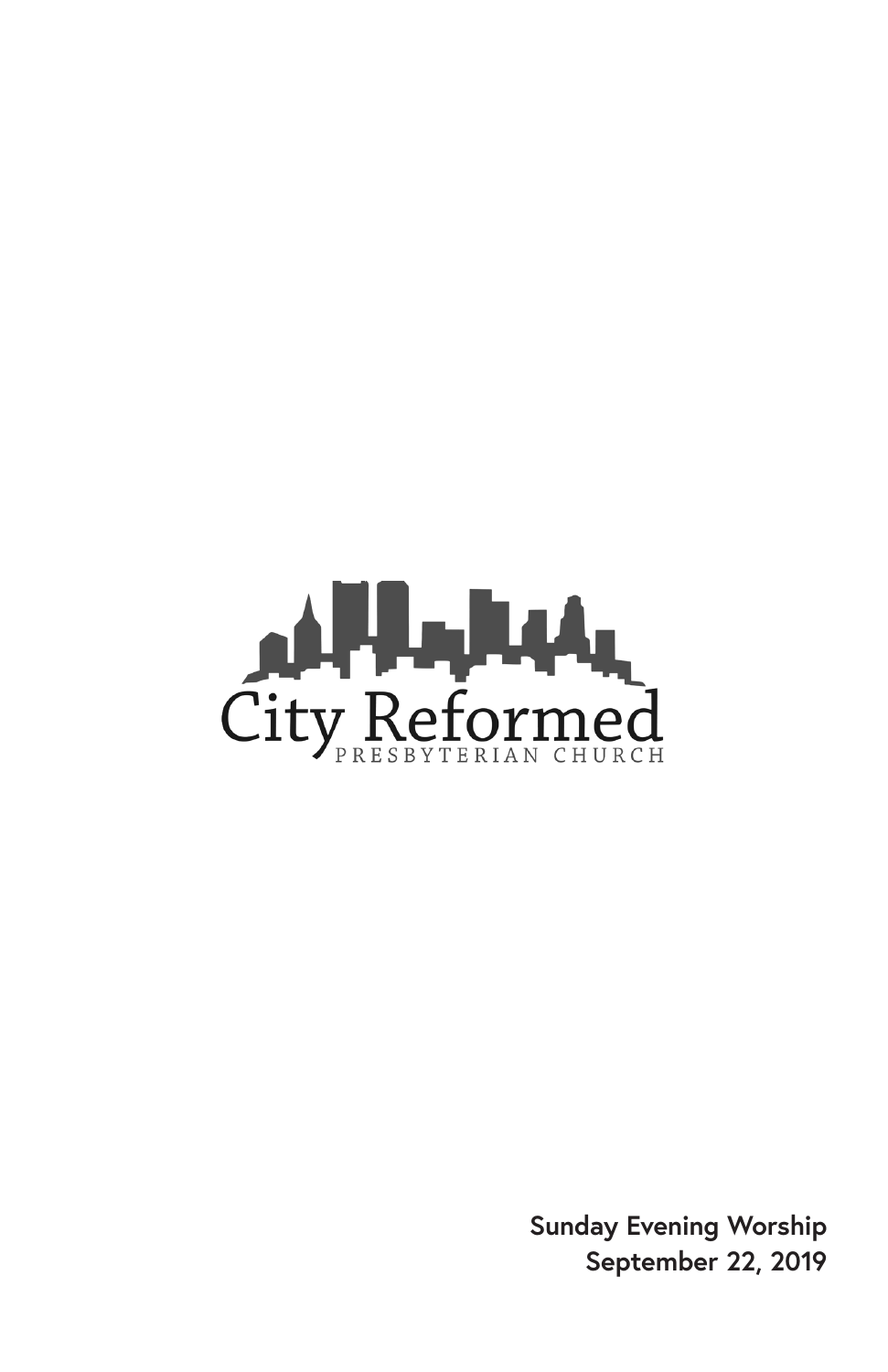## **Welcome to City Reformed Presbyterian Church**

We are glad to have you join us for worship today. Please feel free to stick around after the service and ask questions about who we are and what we do! If you would like more information, please refer to our print newsletter, *City This Month,* or visit our website: **cityreformed.org**.

# **Reflections**

The Bible will have no sustaining power for life if you make yourself the arbiter of what you will and will not believe about it.

- Bryan Chapell

# **About Us**

#### **Sunday Morning Worship Service**

10:15AM Twentieth Century Club 4201 Bigelow Blvd. Pittsburgh, PA 15213 (Oakland)

#### **Sunday Evening Worship Service**

6:00PM 3929 Coleman St. Pittsburgh, PA 15207 (Greenfield)

#### **Church Office** (Open Tues - Fri)

3929 Coleman St. Pittsburgh, PA 15207 t: 412-720-7014 e: office@cityreformed.org w: cityreformed.org

#### **Donations**

Online: **cityreformed.org/give**

Mail: to the Church Office address above "Attn: Allison" (please make checks payable to City Reformed Presbyterian Church)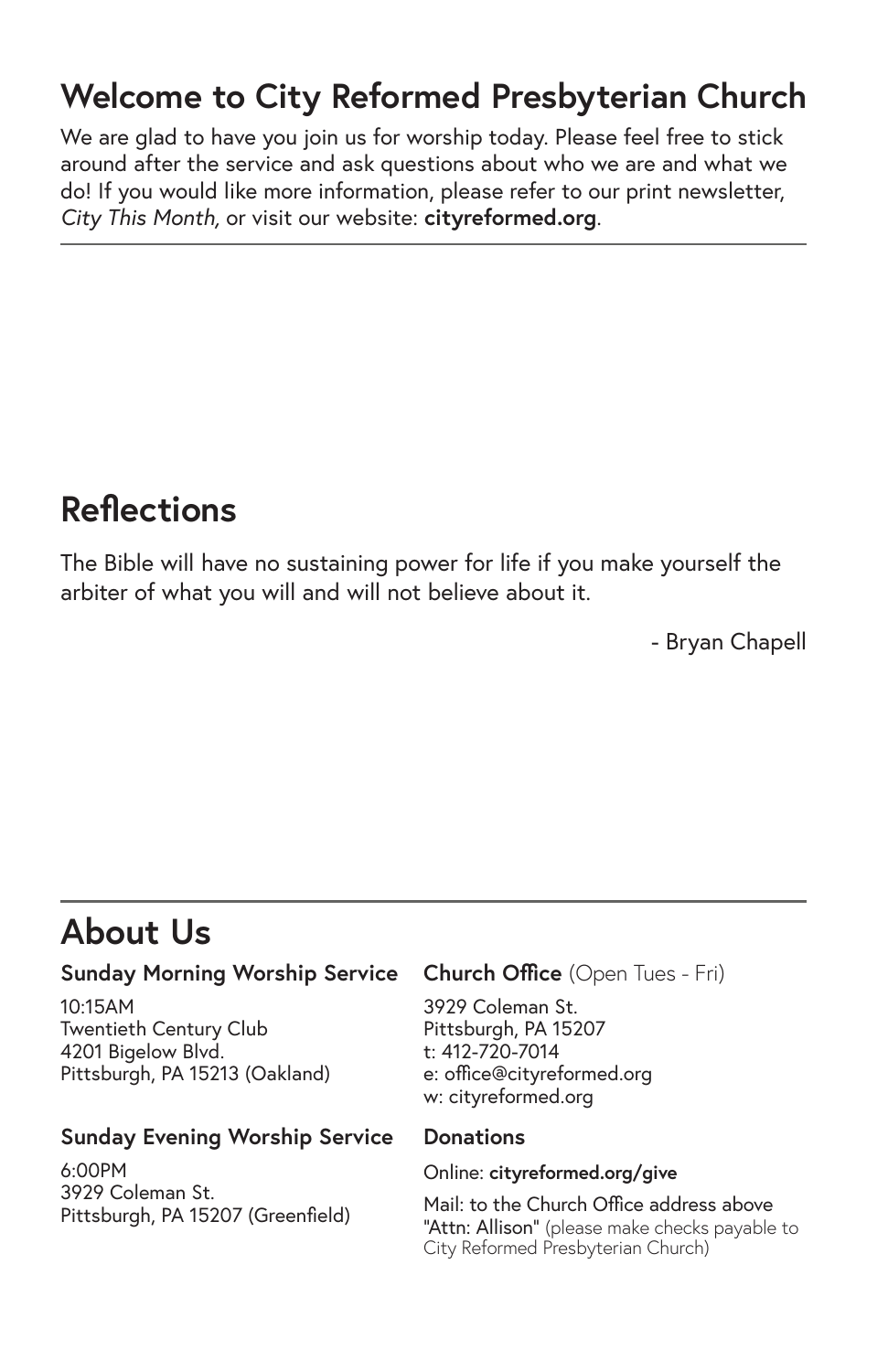# **Worship Service**

**City Reformed Presbyterian Church** Sunday Evening Worship – September 22, 2019 Presider: Reverend Joseph Bianco

#### **Call to Worship: Psalm 119:105-106, 111-112**

*Please stand for the Call to Worship if you are able.*

- Leader Your word is a lamp to my feet and a light to my path.
- **People I have sworn an oath and confirmed it, to keep your righteous rules.**
- Leader Your testimonies are my heritage forever, for they are the joy of my heart.
- **People I incline my heart to perform your statutes forever, to the end.**

#### **Prayer of Invocation**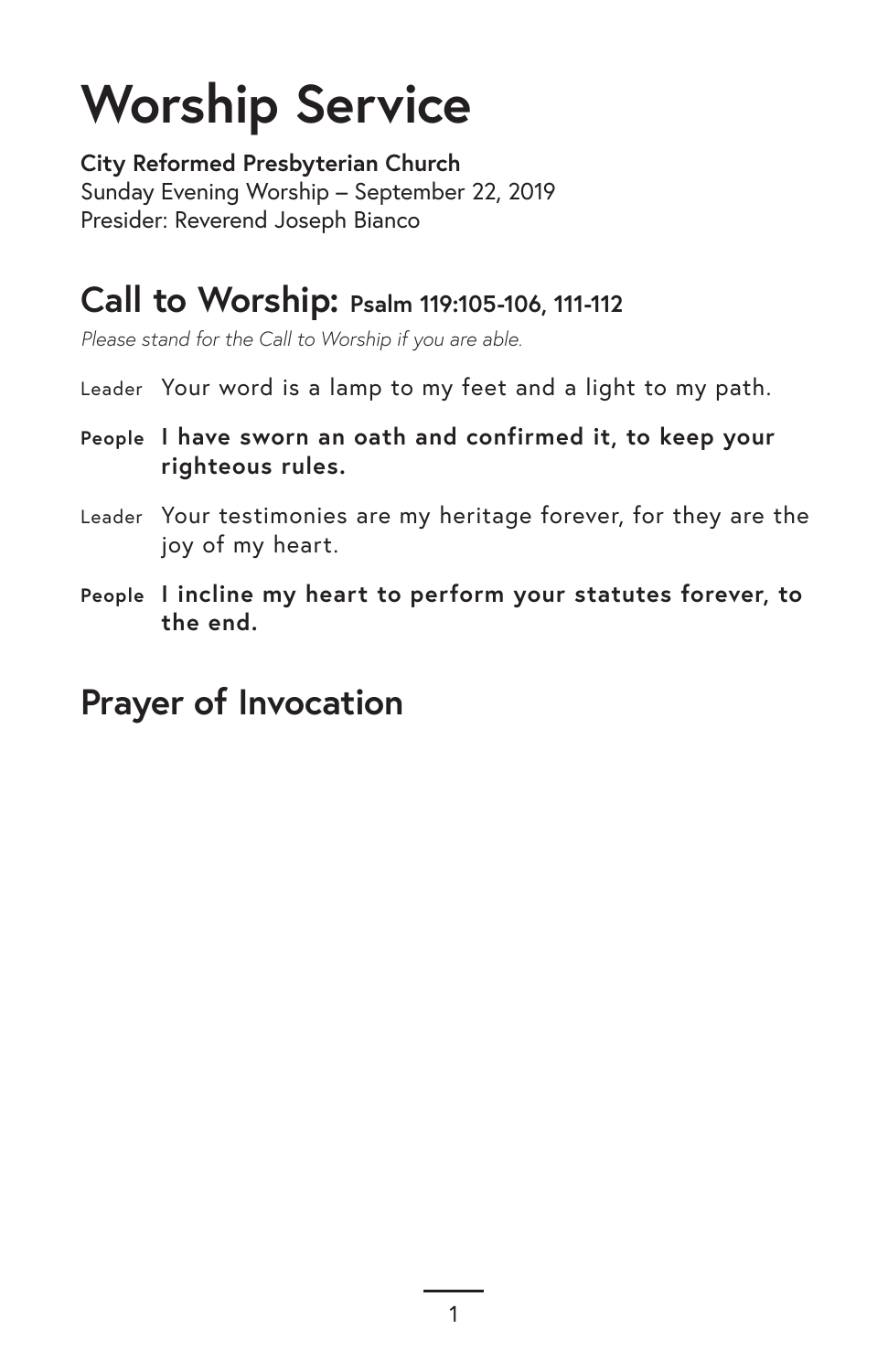#### **Saved My Soul**

*(Words & Music: Dustin R. Smith, James Ferguson, & Rich Thompson 2016)*

*You my God have saved my soul I am Yours forevermore I won't be moved of this I'm sure You are my God and You saved my soul*

I was lost when You came for me Held in chains by the enemy But You broke them in victory Now I'm free I am free

You're my joy and You are my hope I am saved by Your grace alone I will sing of Your love for me I am free I am free

Now I stand with the Kings of kings He has paid for my every sin And from now through eternity I am free I am free

What once was dead is now alive You gave to me the breath of life You brought me up out from the grave I'm bursting out with songs of praise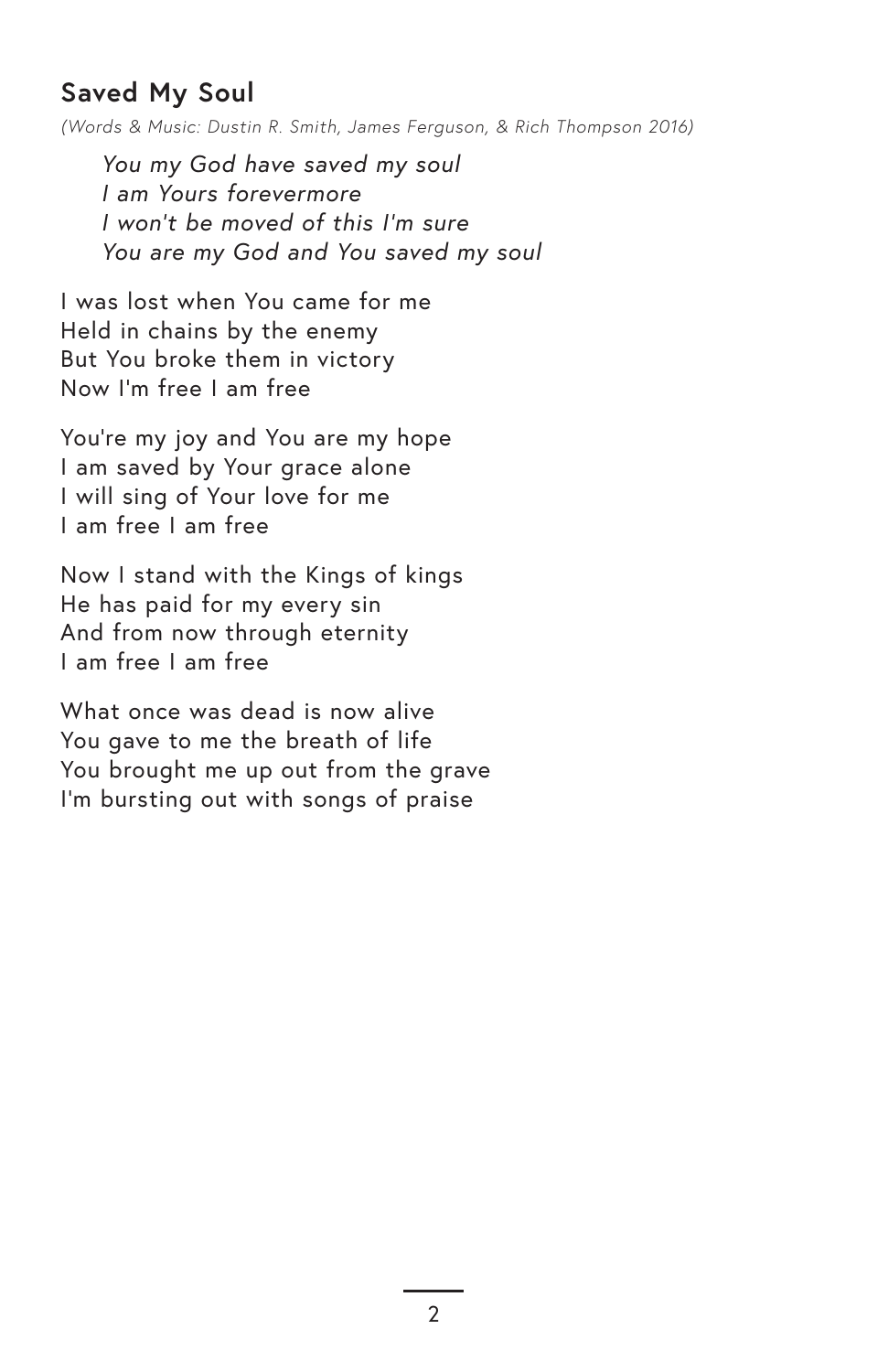#### **Behold Our God**

*(Words & Music: Jonathan, Meghan, & Ryan Beird, & Stephen Altrogge 2011)*

Who has held the oceans in His hands? Who has numbered every grain of sand? Kings and nations tremble at His voice All creation rises to rejoice

Who has given counsel to the Lord? Who can question any of His words? Who can teach the One who knows all things? Who can fathom all His wondrous deeds?

*Behold our God, seated on His throne Come, let us adore Him Behold our King, nothing can compare Come, let us adore Him!*

Who has felt the nails upon His hands Bearing all the guilt of sinful man? God eternal, humbled to the grave Jesus, Savior, risen now to reign!

You will reign forever! *(4x)*

### **Catechism Reading: Westminster Shorter Catechism**

Q3. What do the Scriptures principally teach?

**A. The Scriptures principally teach what man is to believe concerning God, and what duty God requires of man.**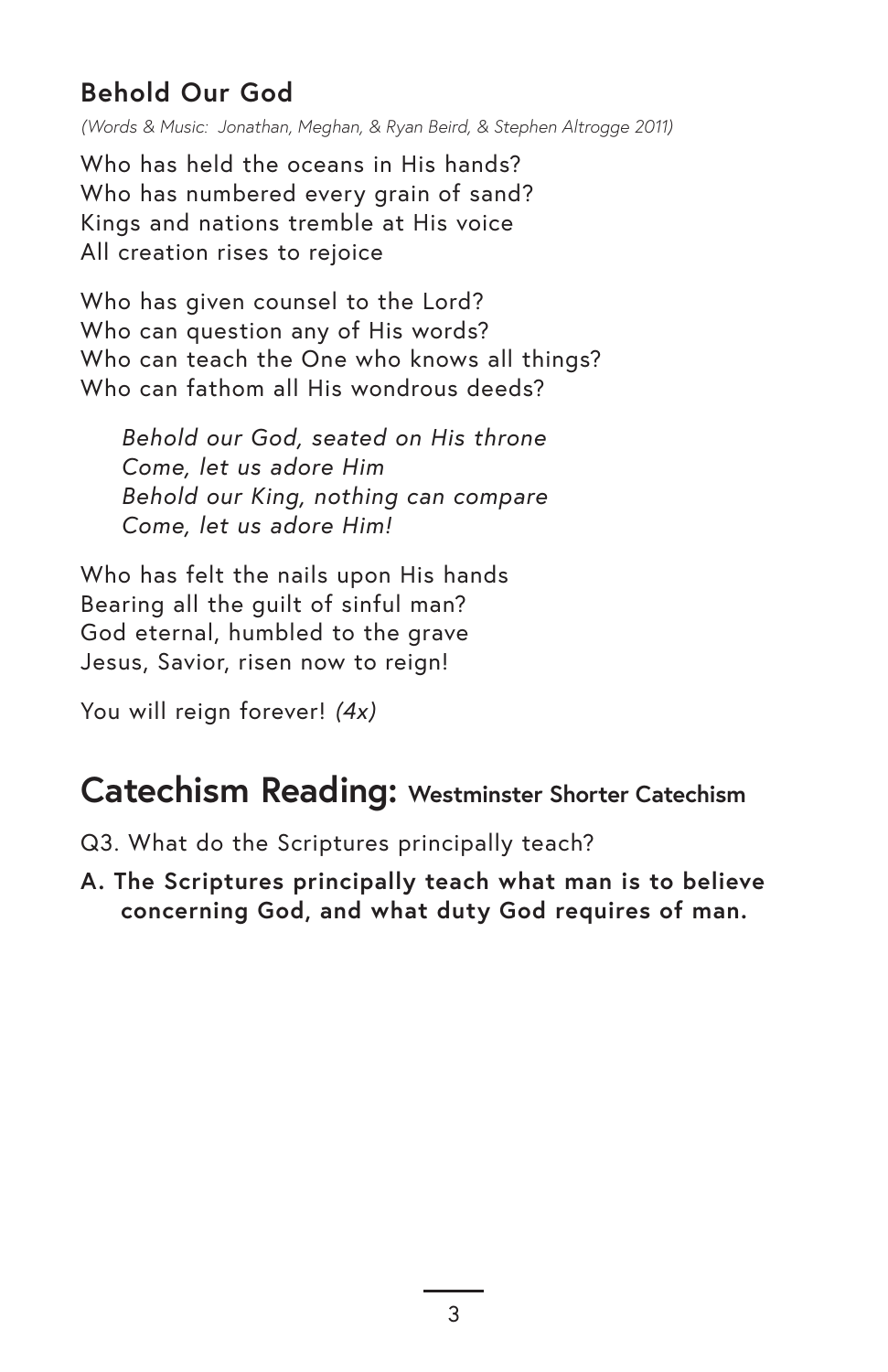# **Call to Confession: Psalm 119:35-37**

Lead me in the path of your commandments, for I delight in it. Incline my heart to your testimonies, and not to selfish gain! Turn my eyes from looking at worthless things; and give me life in your ways.

# **Prayer of Confession**

**Heavenly Father we confess to you that we do not love you with all of our heart, soul, and might and we do not highly esteem your Word. Yet Lord we know that in your Word we find life. It is the very reflection of your character, your goodness, and your ways. It is a lamp to our feet and a light to our path. In it is salvation. So Lord, forgive us for our dull hearts, our wayward souls, and our flagging strength and help us, we pray, to love you and your Word. Grant us your Spirit to help us and lead us in your way. Amen.** 

# **Silent Confession**

### **Assurance of Pardon: Psalm 119:41,48**

Let your steadfast love come to me, O LORD, your salvation according to your promise... I will lift up my hands toward your commandments, which I love, and I will meditate on your statutes.

# **Corporate Prayer**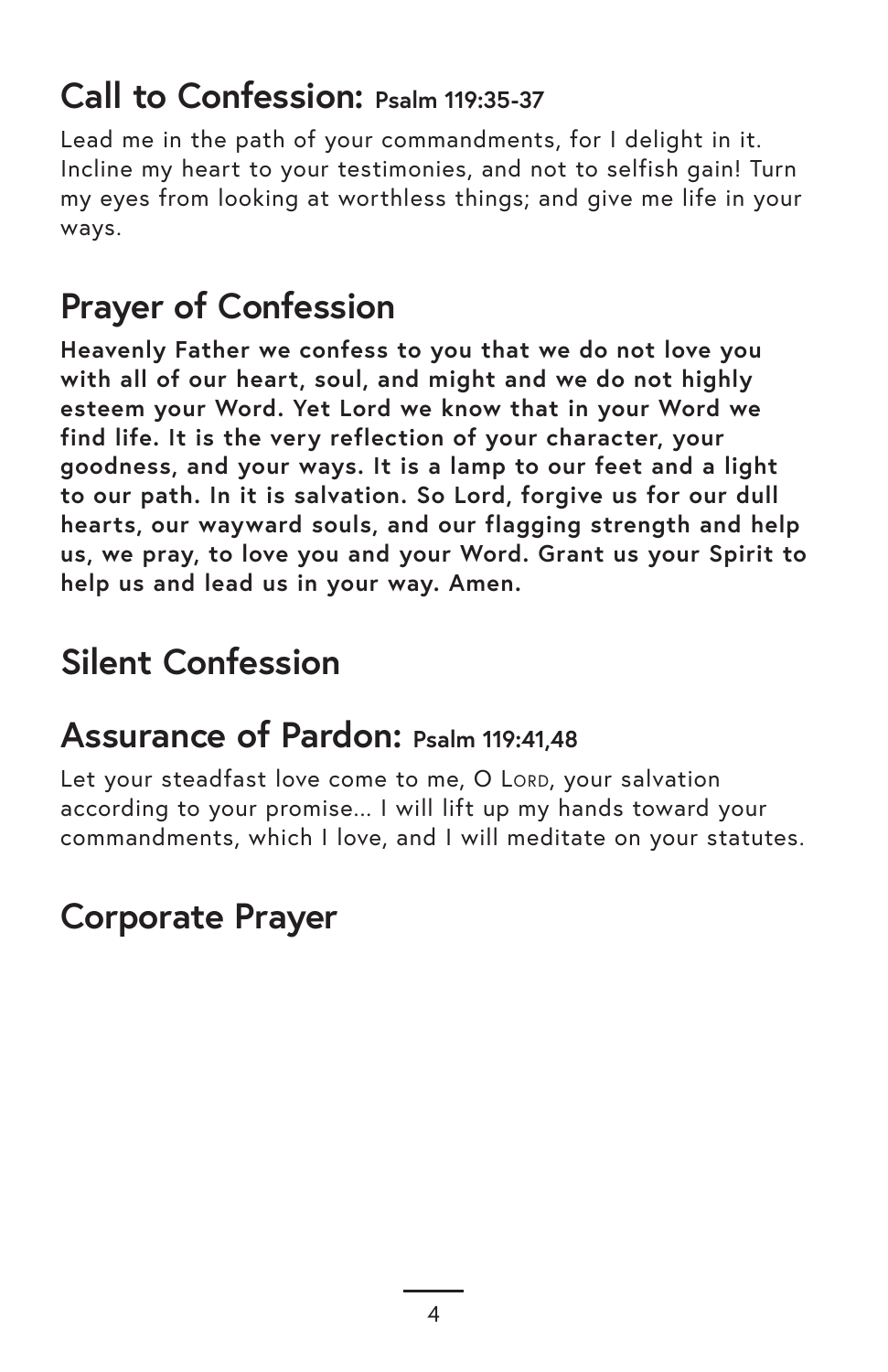### **Song of Renewal Nothing But The Blood**

*(Words & Music: Robert Lowry 1876; Arrangement: Daniel Justice Snoke 2017)*

What can wash away my sin? Nothing but the blood of Jesus; What can make me whole again? Nothing but the blood of Jesus.

For my cleansing this I see, Nothing but the blood of Jesus; For my pardon this my plea, Nothing but the blood of Jesus.

> *O precious is the flow That makes me white as snow No other fount I know, Nothing but the blood of Jesus.*

Nothing can for sin atone, Nothing but the blood of Jesus; Not of good that I have done, Nothing but the blood of Jesus.

This is all my hope and peace, Nothing but the blood of Jesus; This is all my righteousness, Nothing but the blood of Jesus.

### **Pastoral Prayer**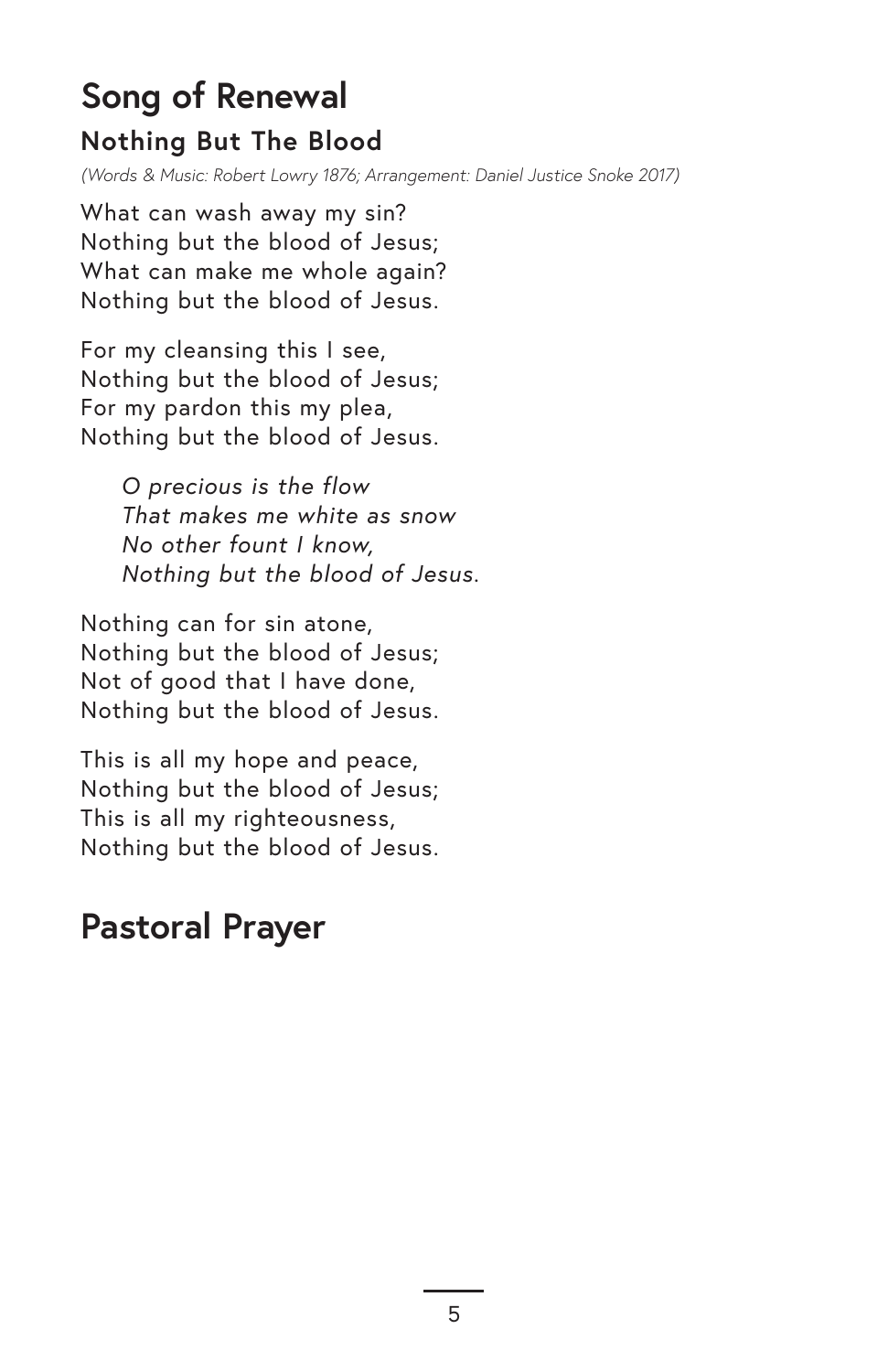#### **Sermon: 2 Timothy 3:12-17**

**"A Wholesome Word"** - Reverend Nameun Cho

 $\prod_{i=1}^{n} \text{ R.}$  Indeed, all who desire to live a godly life in Christ Jesus<br>be persecuted, <sup>13</sup>while evil people and impostors will go  $\mathbf T$  ndeed, all who desire to live a godly life in Christ Jesus will on from bad to worse, deceiving and being deceived. 14But as for you, continue in what you have learned and have firmly believed, knowing from whom you learned it 15And how from childhood you have been acquainted with the sacred writings, which are able to make you wise for salvation through faith in Christ Jesus. 16All Scripture is breathed out by God and profitable for teaching, for reproof, for correction, and for training in righteousness, 17that the man of God may be complete, equipped for every good work.

Leader This is the Word of the Lord.

**People Thanks be to God.**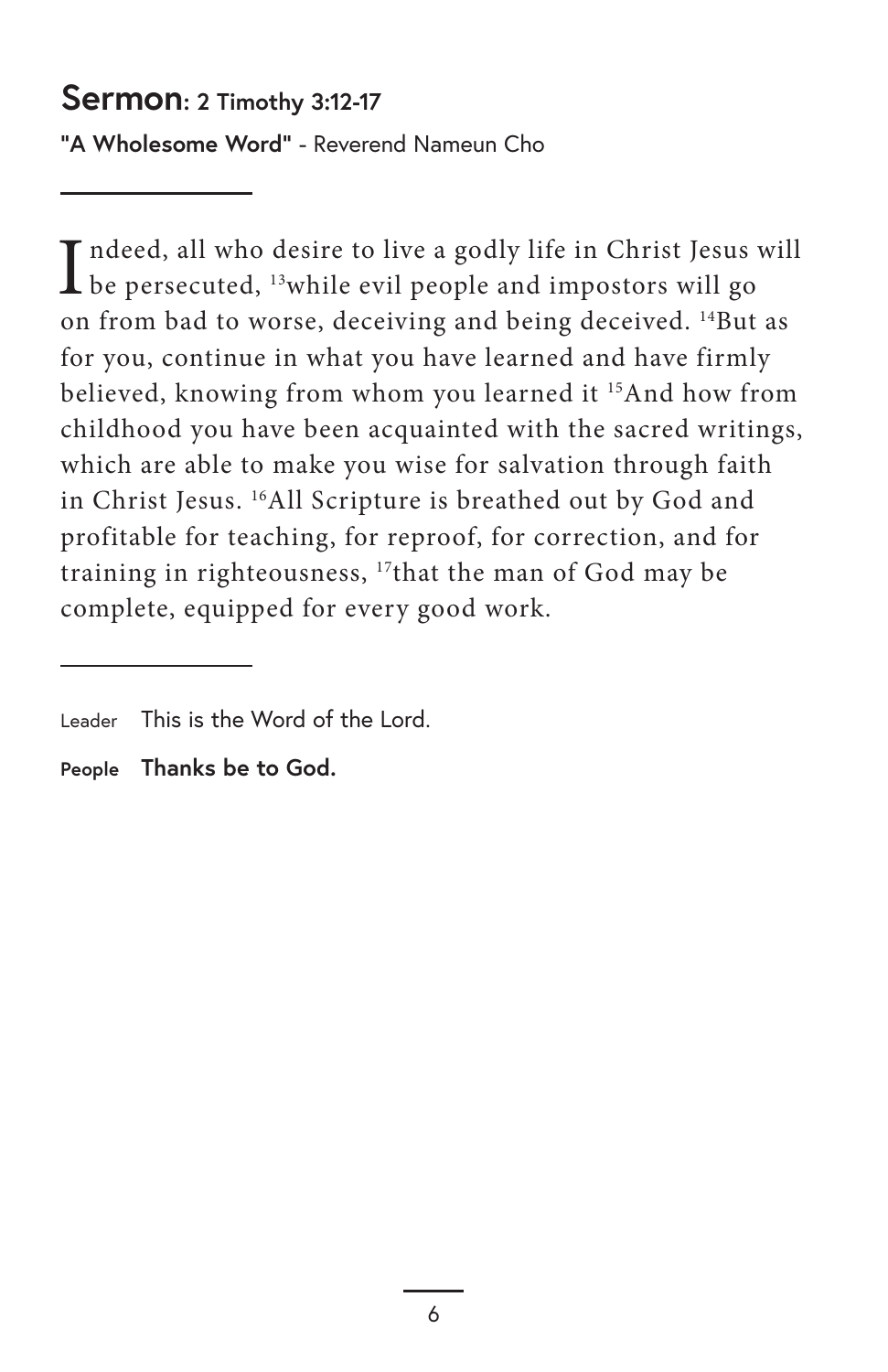# **Additional Scripture**

Genesis 1:1 / In the beginning, God created the heavens and the earth.

Exodus 34:5-7 / The Lorp descended in the cloud and stood with him there, and proclaimed the name of the LORD. The LORD passed before him and proclaimed, "The LORD, the LORD, a God merciful and gracious, slow to anger, and abounding in steadfast love and faithfulness, keeping steadfast love for thousands, forgiving iniquity and transgression and sin, but who will by no means clear the guilty, visiting the iniquity of the fathers on the children and the children's children, to the third and the fourth generation."

Deuteronomy 10:12-13 / "And now, Israel, what does the Lord your God require of you, but to fear the Lord your God, to walk in all his ways, to love him, to serve the LORD your God with all your heart and with all your soul, and to keep the commandments and statutes of the LORD, which I am commanding you today for your good?"

Micah 6:8 / He has told you, O man, what is good; and what does the Lord require of you but to do justice, and to love kindness, and to walk humbly with your God?